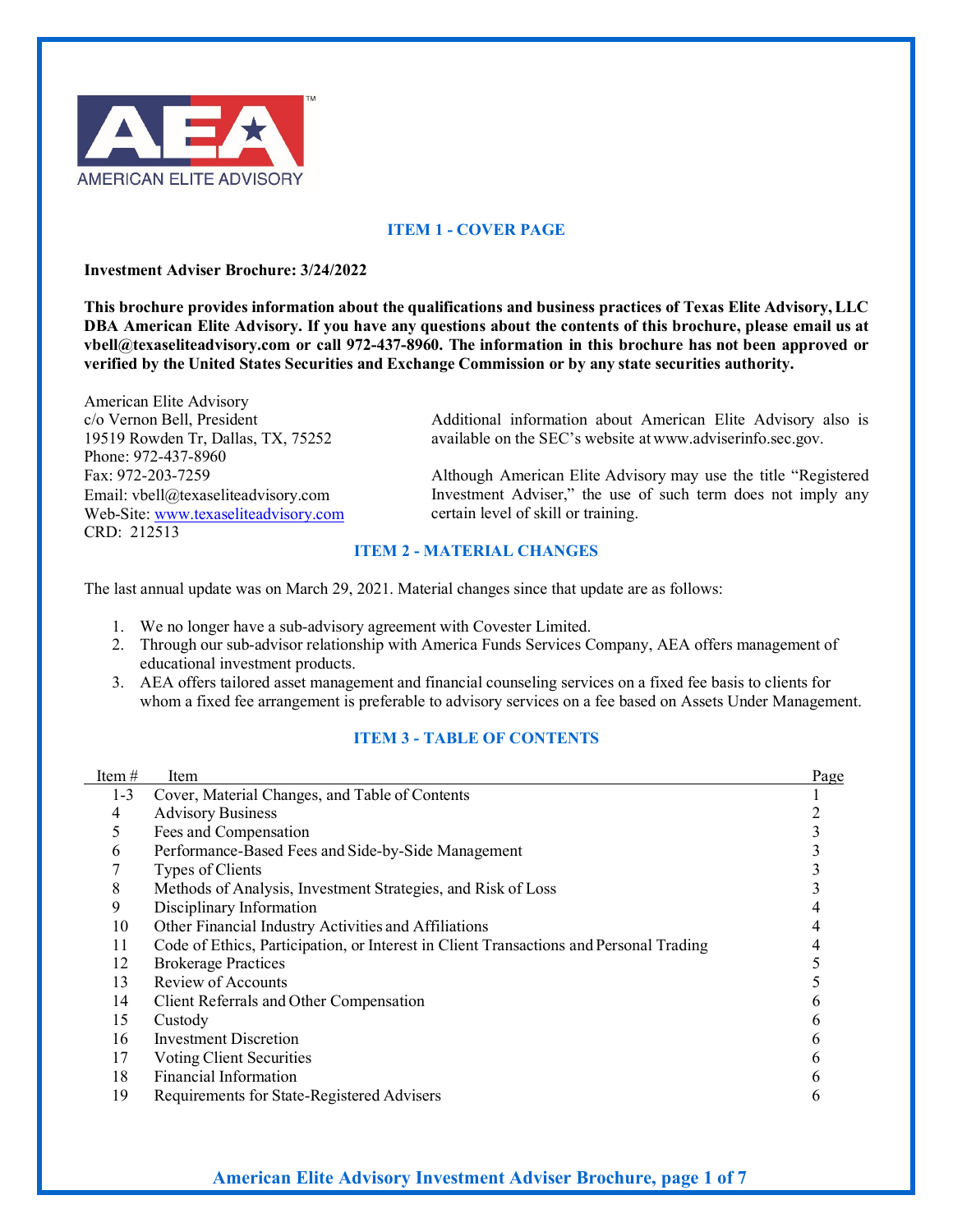#### **ITEM 4 - ADVISORY BUSINESS**

4A: Texas Elite Advisory, LLC DBA American Elite Advisory (hereafter "AEA") was organized in July 2011 to provide investment advisory services. AEA's principal owner is Vernon Bell. Mr. Bell owns 70% of AEA stock and serves as President and Chairman.

4B: AEA will initially gather information on a client's present financial situation to assess the client's investment needs. Various data gathering methods and tools are utilized to fully understand a client's situation and needs. Once the investor's risk profile and objectives are determined, asset allocation models will be recommended that are customized based upon the client's financial situation and risk profile. AEA offers the following portfolios:

- 1. Through our sub-advisor relationship with Morningstar Investment Services LLC (Registered Investment Advisor –CRD# 112525), we will use a discretionary investment advisory program called Morningstar® Managed PortfoliosSM ("Program"). Within the Program are a series of portfolios consisting of either noload or load-waived open-end mutual funds, exchange-traded funds or equity securities (each a "Program Portfolio").
- 2. Through our sub-advisor relationship with America Funds Services Company, AEA offers management of educational investment products.
- 3. Value Strategies AEA makes use of fundamental analysis in selecting, purchasing, and selling public equities and options for the purposes of achieving our clients' investment objectives. Generally, we specialize in "value investing" and prefer U.S. multi-national, dividend-paying, large capitalization companies and options thereon.
- 4. Technical Strategies Through active management AEA makes use of technical analysis, charting and quantitative analysis, to achieve clients' investment objectives.
- 5. AEA offers tailored asset management and financial counseling services on a fixed fee basis to clients for whom a fixed fee arrangement is preferable to advisory services on a fee based on Assets Under Management.

#### Third-Party Managers

4A: AEA may determine that having a professional third-party money manager assist clients with their educational investments is in their best interests.

4B: AEA may determine that having a professional third-party money manager assist clients with their workplace retirement plans is in their best interests. AEA has a solicitor's agreement with Absolute Capital Management, LLC ("Absolute Capital"), an SEC-registered investment advisor (CRD 121484), to provide clients with workplace retirement plan asset management.

4C: AEA offers retirement planning and investment planning services to individuals and families for a fee, which we may waive at our discretion. These services involve preparing a financial plan or rendering financial consultation for clients based on the client's goals, objectives, horizon, and risk tolerance. AEA offers tailored High Net Worth asset management and counseling services. These services are offered under a separate Investment Counsel Agreement tailored to the unique needs of qualified clients.

4D: While AEA recommends its general investment philosophy to its clients, we are able to tailor our advisory services to the individual needs of clients through separately-managed accounts based on restrictions or limitations determined by each client, including limitations on trading frequency, concentrations, use of options, off balance sheet risk, or other constraints.

4E: AEA does not participate in wrap fee programs.

4F: As of 12/31/2021, AEA manages approximately \$21,000,000 of client assets on a discretionary basis, and no assets on a non-discretionary basis.

**American Elite Advisory Investment Adviser Brochure, page 2 of 7**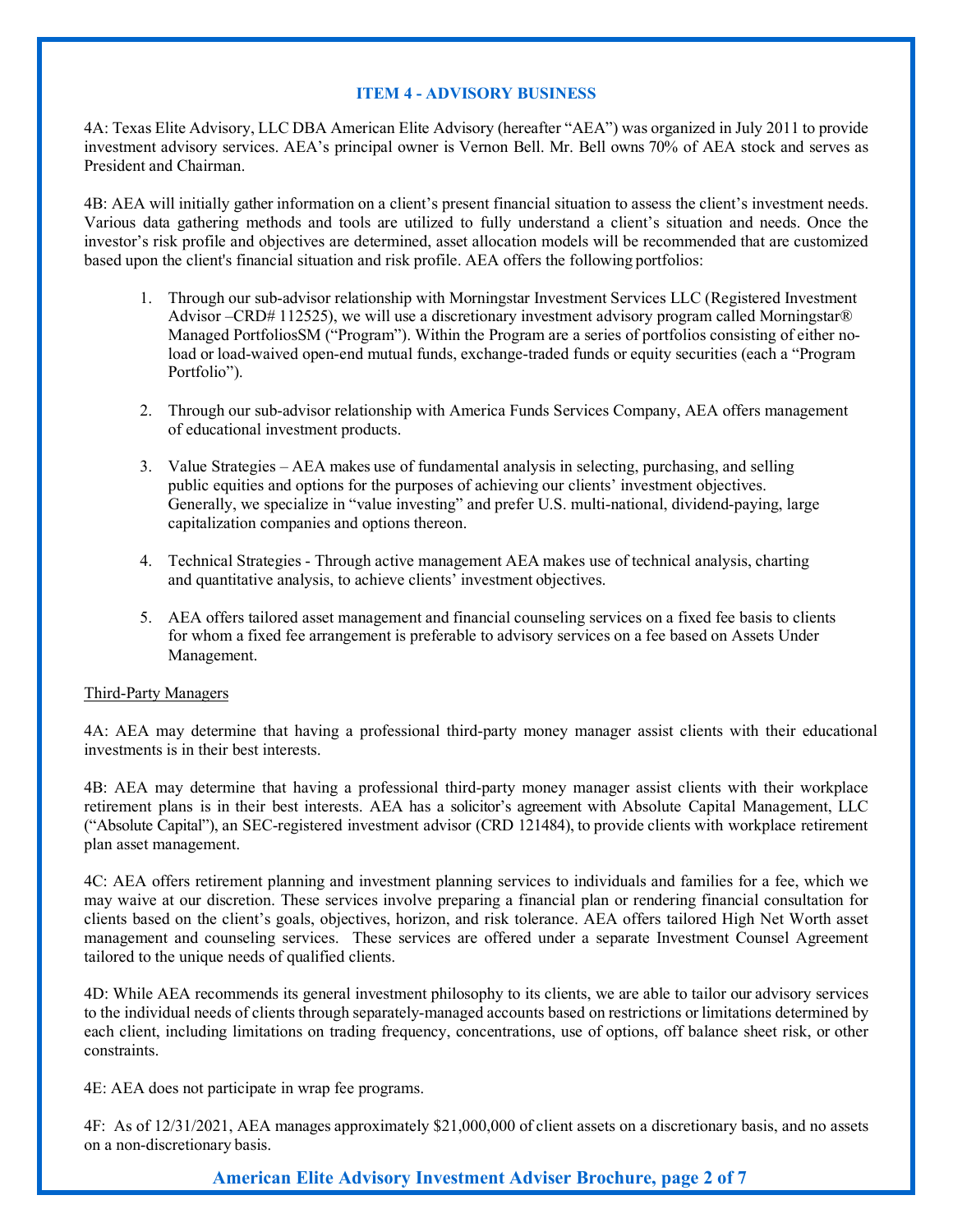### **ITEM 5 - FEES AND COMPENSATION**

5A: AEA will receive a 2% annual fee for accounts separately managed by AEA. This fee is negotiable.

For clients using Morningstar Investment Services LLC, fees are disclosed in the program fee schedule within the accountopening documentation. AEA will receive 1.10% annually of this fee. Morningstar Investment Services assesses management fees quarterly in advance. Fees are negotiable

For each client solicited and referred to Absolute Capital by AEA, asset management fees are disclosed in the account proposal documentation. Absolute Capital pays AEA a referral fee of 50% of any advisory fees charged or applied to client account(s). The total client asset management fee will not exceed 2% of Assets Under Management (AUM) annually. The asset management fee each referred client pays to Absolute Capital is the same the client would pay if the client should approach Absolute Capital directly.

AEA charges a flat fee of \$2,000.00 for retirement planning services, \$250 at the time a retirement planning agreement is signed, and the balance upon acceptance. The retirement planning fee may be negotiable, or AEA may waive the fee entirely, at AEA's discretion. Fee options are disclosed and agreed in advance.

AEA High Net Worth asset management fees are negotiable but will not exceed 2% of AUM per year. High Net Worth counseling services typically range from \$25,000 to \$100,000 per year. Fees for such counseling services are negotiable.

5B: For separately managed accounts which clear through Interactive Brokers, AEA's management fee is deducted from client accounts and charged every business day. For separately managed accounts which clear through Charles Schwab & Co., Inc. ("Schwab") AEA's asset management fee is deducted from client accounts monthly in arrears.

5C. Morningstar Investment Services LLC: Fees will be calculated based on the period-ending balance for the previous quarter-end and will be debited from the client's managed account quarterly in advance by Morningstar Investment Services LLC.

5D: Clients may pay custodian fees. Clients will pay brokerage fees and other transactions costs. *(See Section 12 below on brokerage.)*

5E: AEA does not charge or accept fees paid in advance to separately managed accounts which clear through Interactive Brokers or Schwab.

5F: Neither AEA, nor any supervised person in their duties with AEA, accepts compensation for the sale of securities or other investment products. Vernon Bell is engaged in other businesses and may accept compensation in connection with them, unrelated to services performed for AEA. Mr. Bell provides consulting and strategic business management services for technology businesses through VAST Data Systems, Inc., a Texas corporation owned wholly by Vernon Bell that also operates under the DBA Enterprise Benefits. Mr. Bell is licensed to sell insurance through Enterprise Benefits, a health and life insurance agency.

#### **ITEM 6 - PERFORMANCE-BASED FEES AND SIDE-BY-SIDE MANAGEMENT**

6A: Neither AEA, nor any supervised person, accepts performance-based fees.

### **ITEM 7 - TYPES OF CLIENTS**

7A: AEA provides investment management and account supervisory services to individual investors and high net worth individual investors.

### **ITEM 8 - METHODS OF ANALYSIS, INVESTMENT STRATEGIES, AND RISK OF LOSS**

8A: The methods of analysis and investment strategies, by their nature, involve financial risk. AEA may use speculative investment techniques, including leverage, concentration,workouts, juniorsecurities, and potentially illiquid investments. The profitability of these strategies involves AEA correctly assessing price movements of stocks, bonds, options, and

**American Elite Advisory Investment Adviser Brochure, page 3 of 7**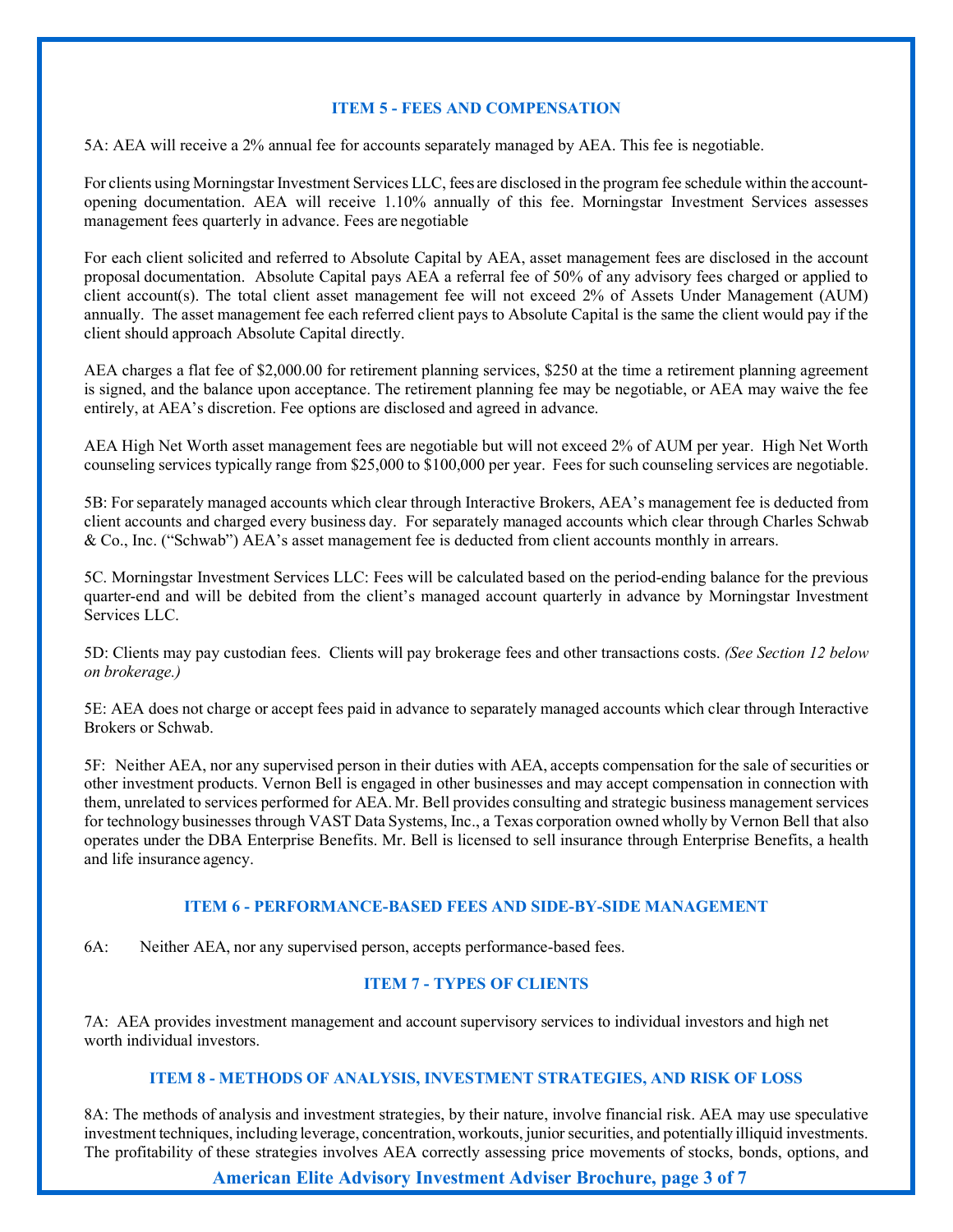other securities. AEA cannot guarantee that it will succeed in predicting such price movements. The performance of any investment is subject to numerous factors that are neither within the control of nor predictable by AEA. Such factors include a wide range of economic, political, and other conditions that may affect investments. AEA relies on relative fundamental analysis (fundamental analysis with adjustments weighted based on the metrics of similar companies). AEA also examines analyst reports, historical information, and various macroeconomic and cyclical factors. Investing in securities involves a risk of loss that clients should be prepared tobear.

8B: AEA uses mathematical-based models and data research to monitor changing conditions and risk levels in the financial markets. Multiple indicators and methods are used to reduce risk of reliance on a single indicator, system or method. Methods include asset sector analysis, trend analysis, technical analysis, formulas and data analysis, sentiment indicators, and ongoing research and development in sophisticated investing strategies. AEA's investment information may come from one or more providers or market signal services.

8C: All forms of analysis, including both fundamental analysis and technical analysis, contain risk. In the case of fundamental analysis, one attempts to correctly ascertain a company's intrinsic value based on historical metrics and estimations of future activity. In the case of technical analysis, one attempts to ascertain price trends based on price and\or volume changes in a market index or a particular equity. Not only could such analysis be incorrect, the future may differ substantially fromthe past, and markets may notsimilarly value a company's current worth or future prospects.

8D: Most often, but not always, AEA recommends investments in equities, options and Exchange Traded Funds (ETFs) for U.S.-based large capitalization companies, often multi-nationals with diverse products sold globally in developed and emerging markets. As with all investments, macroeconomic factors may affect results. Furthermore, political risk, currency risk, and other international factors may affect results. Since such recommendations are generally of the same asset class (large cap equities), it is possible that other assets class may perform better over any particular length of time. AEA's recommendations are not intended to be diversified across asset classes but are generally diversified over sectors, countries, and markets.

### **ITEM 9 - DISCIPLINARY INFORMATION**

9A: Neither AEA, nor any of its supervised persons have been the subject of disciplinary action of any kind: criminal, civil, administrative, or from any self-regulatory organization.

### **ITEM 10 - OHER FINANCIAL INDUSTRY ACTIVITIES AND AFFILIATIONS**

10A: No supervised or management person has registered, or has an application to register, with a broker dealer.

10B: No supervised or management person has registered, or has an application to register, as a futures commission merchant, commodity pool operator, or a commodity trading advisor.

10C: VernonBell, an investment advisor representative of AEA, has a material relationship VAST Data Systems, Inc., a Texas corporation wholly owned by Mr. Bell that providestechnology and strategic business management services and also operates under the DBA Enterprise Benefits. Mr. Bell is licensed to sell insurance through Enterprise Benefits, a health and life insurance agency.

10D: AEA recommends and receives compensation from and has a business relationship with Morningstar Investor Services LLC, Absolute Capital, and Capital Group America Funds. AEA does not recommend or receive compensation, directly or indirectly, from or have other business relationships with any other investment advisers.

10E: AEA has established a business relationship with Interactive Brokers, LLC and with Schwab. Interactive Brokers or Schwab will provide clearing, custodial and reporting services for our clients, unless other arrangements are made in advance. AEA does not receive commissions on trades nor do we accept any soft-dollar compensation from Interactive Brokers or from Schwab.

### **ITEM 11 - CODE OF ETHICS, INTEREST IN CLIENT TRANSACTIONS, AND PERSONAL TRADING**

11A: Neither AEA, nor any supervised person, is a SEC-registered adviser. The AEA code of ethics requires covered persons to conduct all business dealing in an ethical fashion by placing the interests of advisory clients first and by complying with all applicable securities laws. Clients may receive a copy of the AEA code of ethics upon request.

# **American Elite Advisory Investment Adviser Brochure, page 4 of 7**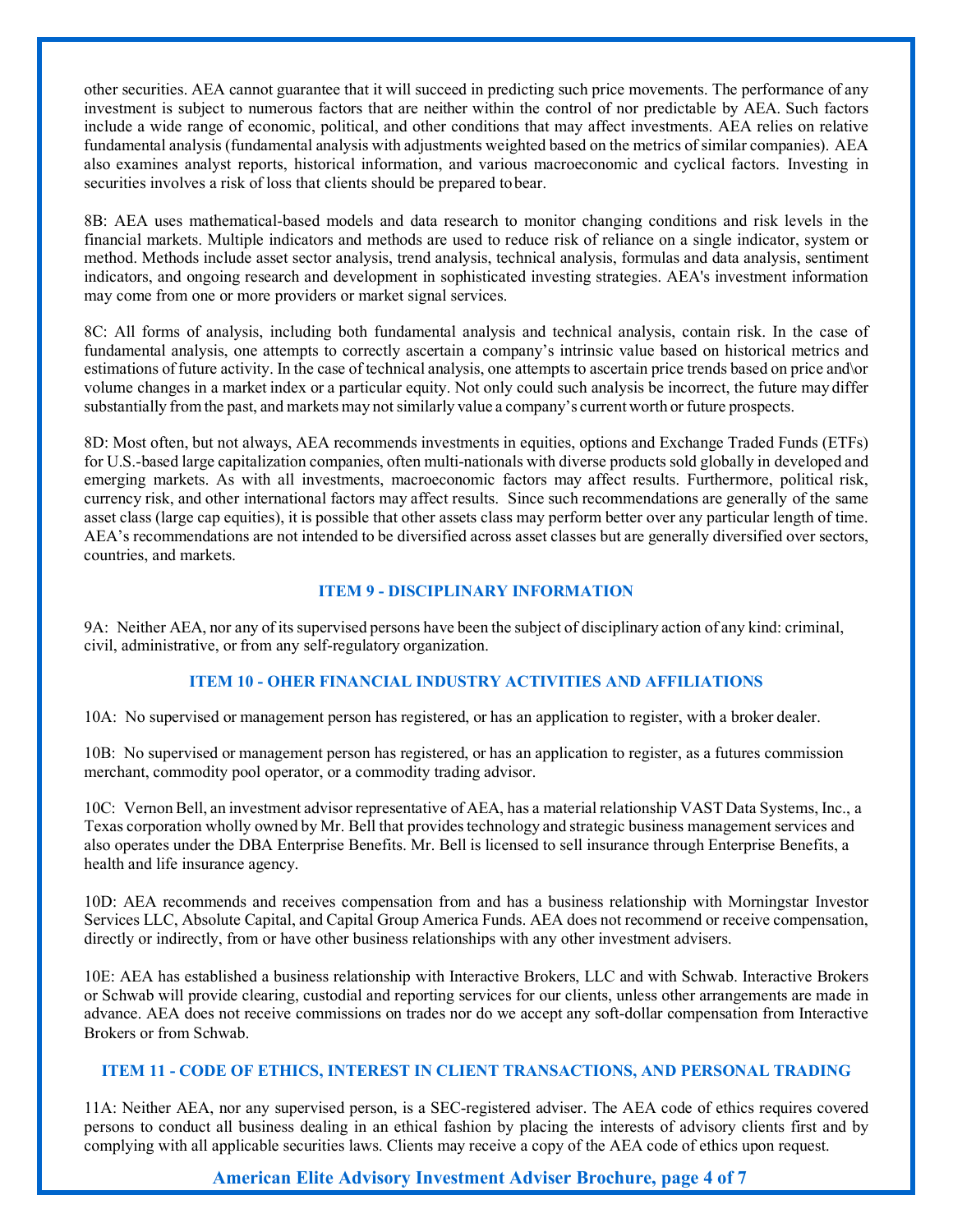11B: Neither AEA, nor any related person, has any material interest in securities traded by AEA clients.

11C: To the extent any Supervised Person, or any entity with which he is affiliated, owns, buys, or sells, any securities which clients may also hold, buy, or sell, such overlaps will only occur in broadly traded securities with sufficient volume such that neither the Supervised Person or his affiliates or AEA's clients will have a material impact on pricing. For example, Mr. Bell may own 1,000 shares of Microsoft common stock, which has trading volume in excess of 1,000,000 shares daily. Supervised Persons and affiliates will not directly transact trades between themselves and any AEA client.

11D: To the extent AEA or any related person invests in the same securities (or related securities) as those recommended to clients at or about the same time that AEA or any related person buys or sells the same securities, such investment would not likely be of material size to influence pricing (per #11C above). If reasonably possible, any such trades would be made in conjunction with other clients, under the same execution (block-traded) to ensure all accounts receive equal treatment.

### **ITEM 12 - BROKERAGE PRACTICES**

12A: AEA considers ease of processing, transaction cost, and client preference in its selection of broker dealers for client transactions and determining the reasonableness of their compensation.

i. Neither AEA nor any supervised person receives any "soft dollar benefits" such asresearch or other products or services other than execution from a broker-dealer or a third party in connection with client securities transactions.

ii. Neither AEA nor any supervised person receives compensation from a broker-dealer that may present a conflict of interest for any client.

iii. Based on individual client needs, AEA will make broker recommendations for clients based on its experiences and preference. Neither AEA nor any supervised person has a material relationship with such brokerdealers or third parties. To the extent clients select brokerage relationships, or even if AEA recommends a brokerdealer, AEA cannot guarantee the most favorable execution of client transactions. Generally, AEA recommends using Interactive Brokers, LLC or Schwab as custodian for ease and cost of trading.

12B: AEA may or may not aggregate the purchase or sale of securities for various client accounts. If not aggregated, AEA will typically but not always execute the largest volume orders first without preference for any particular client. If not aggregated, transaction costs and purchase/sale prices will differ for different clients. If aggregated, the transactions and costs will be split evenly amongst the clients involved, to the extent reasonably possible.

### **ITEM 13 - REVIEW OF ACCOUNTS**

13A: No less often than once every three calendar years, AEA will review client accounts. Such reviews will be conducted by an AEA Investment Advisor Representative, either by telephone or face-to-face discussion. The nature of the annual review will be to compare historical results and performance of the account to the investment policy set forth in the advisory contract. AEA will also review the financial goals and objectives of the client as they pertain to the investments managed by AEA.

13B: Additional account reviews will be available upon client request or in the event AEA feels there is material information to discuss with the client. Reporting formats, timing, and review schedules will be established individually for each client at AEA's discretion.

13C: Typically, AEA will provide clients with written reports on a quarterly basis that will include a statement of net asset value based on generally accepted accounting principles. A full, detailed list of transaction activity will be provided upon client request.

13D: No supervised person receives any economic benefit for providing AEA's advisory services (for example: sales awards or other prizes) other than salary or equity compensation from AEA.

## **American Elite Advisory Investment Adviser Brochure, page 5 of 7**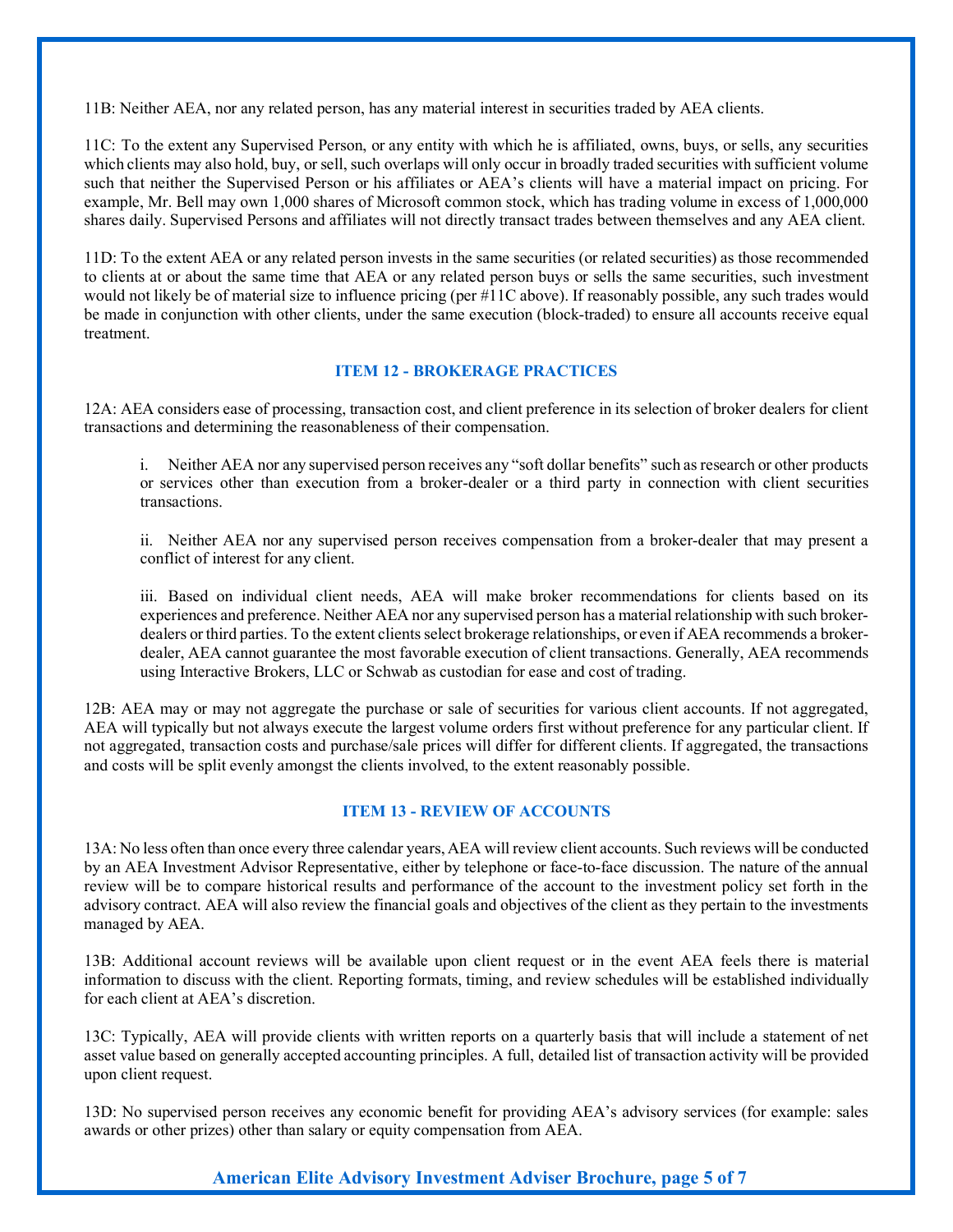### **ITEM 14 - CLIENT REFERRALS AND OTHER COMPENSATION**

14A: AEA is a solicitor for Absolute Capital Management, LLC. Clients who are solicited by AEA will acknowledge such in writing. Compensation is disclosed in the solicitor's agreement with Absolute Capital.

14B: AEA does not compensate persons who are not supervised persons for client referrals. Should AEA consider doing so, any such relationship will be disclosed to the related parties and only conducted in accordance with state and federal securities law.

### **ITEM 15 - CUSTODY**

15A: Because AEA generally has the authority to instruct the account custodian to deduct the investment management fee directly from the client's account, AEA is considered to have "custody" of client assets. Custody is defined as having any access to client funds or securities. This limited access is monitored by the client through receipt of account statements directly from the custodian. These statements all show the deduction of the management fee from the account. Otherwise, AEA can only direct the movement of funds from one account in the client's name to another such titled account but has no other access to funds.

Clients receive account statements both from their custodian (Interactive Brokers, LLC or Schwab) as well as AEA. AEA urges clients to compare the account statements received from the qualified custodian with account statements received from AEA. If the client finds significant discrepancies, the custodian and AEA should be notified.

### **ITEM 16 - INVESTMENT DISCRETION**

16A: As determined individually with each client, AEA accepts discretionary accounts to manage securities accounts on behalf of clients. Prior to exercising such authority, AEA requires an executed written advisory contract authorizing AEA to take such actions. Clients may place any limitations on AEA's discretionary authority, including but not limited to trading frequency, trade size, company or sector criteria, certain asset classes, etc.

#### **ITEM 17 - VOTING CLIENT SECURITIES**

17A: AEA does not vote client securities for clients. Clients may request a copy of AEA proxy voting policies and procedures. If the client arranges to receive proxies or other solicitations directly from their custodian or transfer agent, the Client may vote those securities at its discretion and such documentation must be delivered to AEA in a timely manner. Clients may request discussion with AEA about any particular vote.

#### **ITEM 18 - FINANCIAL INFORMATION**

18A: AEA does not require nor solicit prepayment of more than \$500 in fees per client six months in advance.

18B: To the extent AEA has discretionary authority over client accounts, AEA's financial condition is not comingled with client accounts in any form, and there is no material financial condition for AEA that is likely to impair the ability for it to meet contractual commitments to clients. If any such conditions should exist, AEA will inform clients immediately in writing.

#### **ITEM 19 - REQUIREMENTS FOR STATE-REGISTERED ADVISERS**

19A: The principal executive officer and management person is: Vernon Bell, President. Mr. Bell received a BS Management and an MBA Management from Amber University at Garland, Texas. Mr. Bell's business experience spans more than 30 years and includes a wide range of both financial services and technology ventures. In addition, Mr. Bell is and has been the principle officer and majority owner of VAST Data Systems, Inc. (DBA: Enterprise Benefits), a business consultant and Health and Life Insurance firmfromJanuary 2006 to present.

19B: Mr. Bell is founder and Chief Executive Officer of VAST Data Systems, Inc., of Frisco, Texas. VAST Data Systems provides business consulting services, including business plan preparation and strategic planning services, to businesses. In addition, as discussed elsewhere in the document, Mr. Bell is a licensed insurance agent and conducts business through VAST Data Systems, Inc. under the DBA "Enterprise Benefits." Approximately 5% of Mr. Bell's business day is expended supporting VAST Data Systems business consulting and Health and Life Insurance businesses.

**American Elite Advisory Investment Adviser Brochure, page 6 of 7**